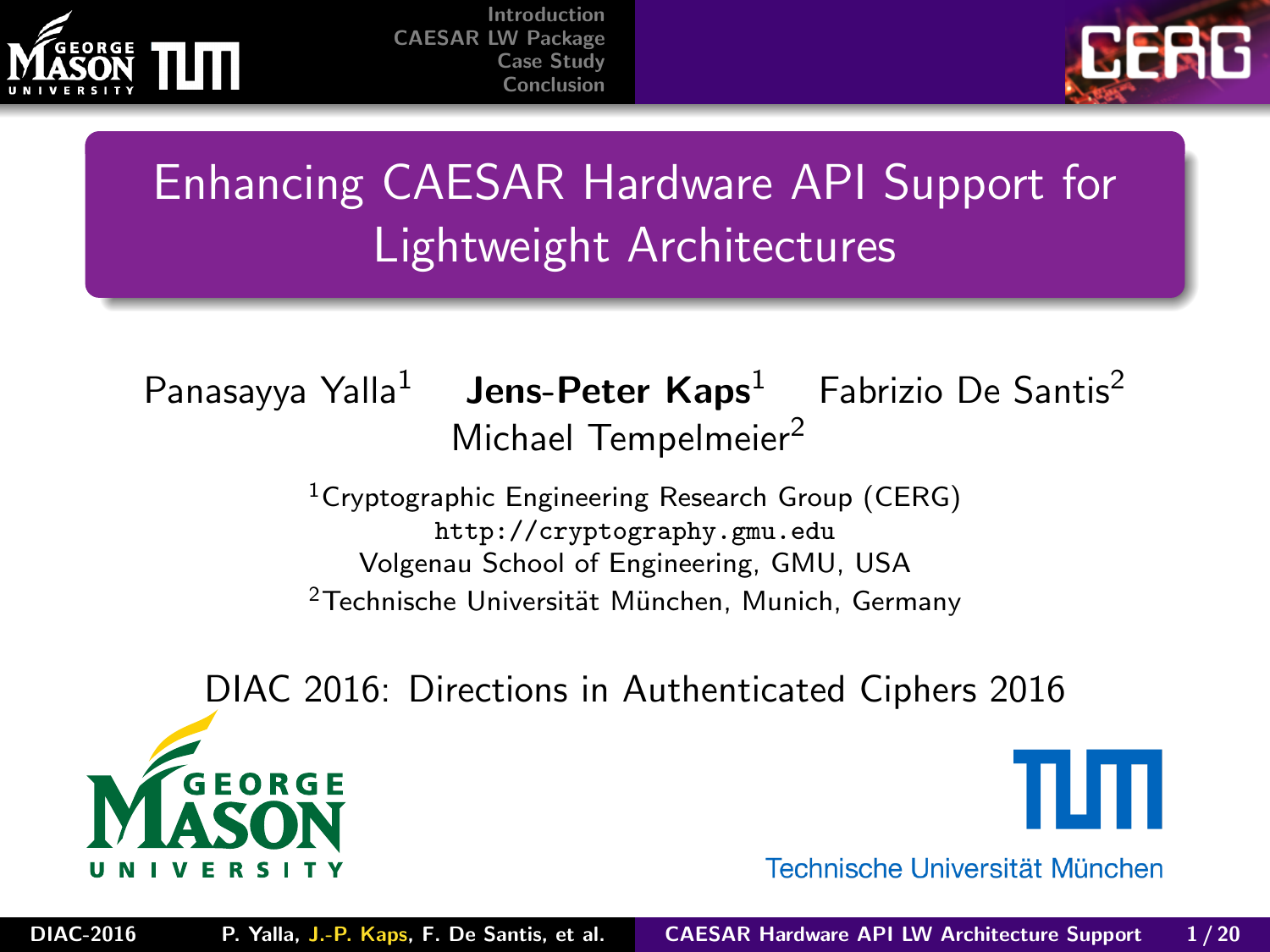



#### **Outline**







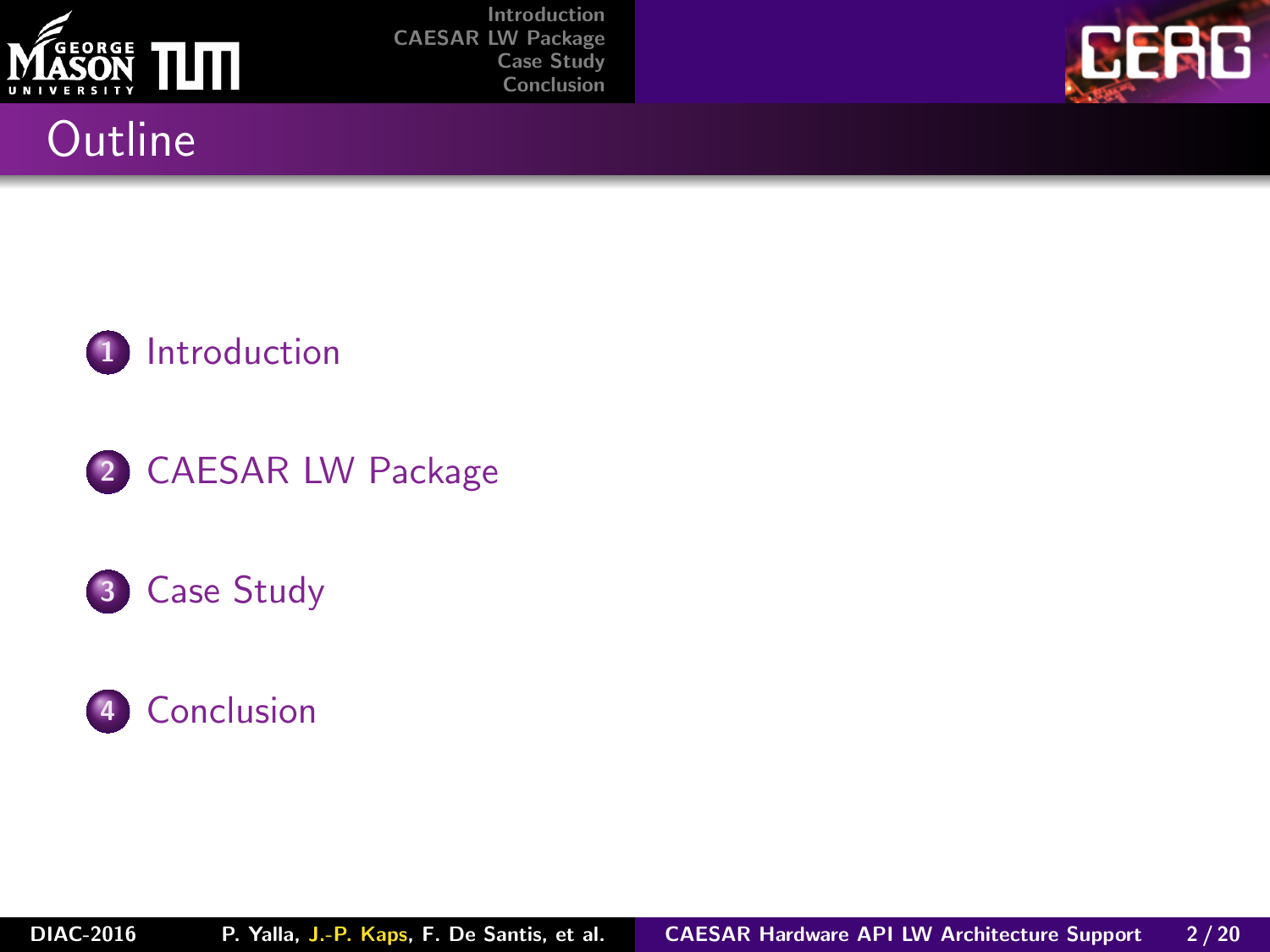<span id="page-2-0"></span>

[Support for CAESAR Hardware API](#page-2-0) [Goals for LW Support](#page-3-0)



## Support for CAESAR Hardware API

- Specification of standard hardware Application Programming Interface (API)
- **•** Implementer's Guide
- Development Package including VHDL code for high-speed implementations
	- Pre- and PostProcessors to handle the protocol
	- Universal Padding Unit

#### No VHDL Code for Lightweight Implementations

- Protocol handling is an additional burden
- Makes debugging more difficult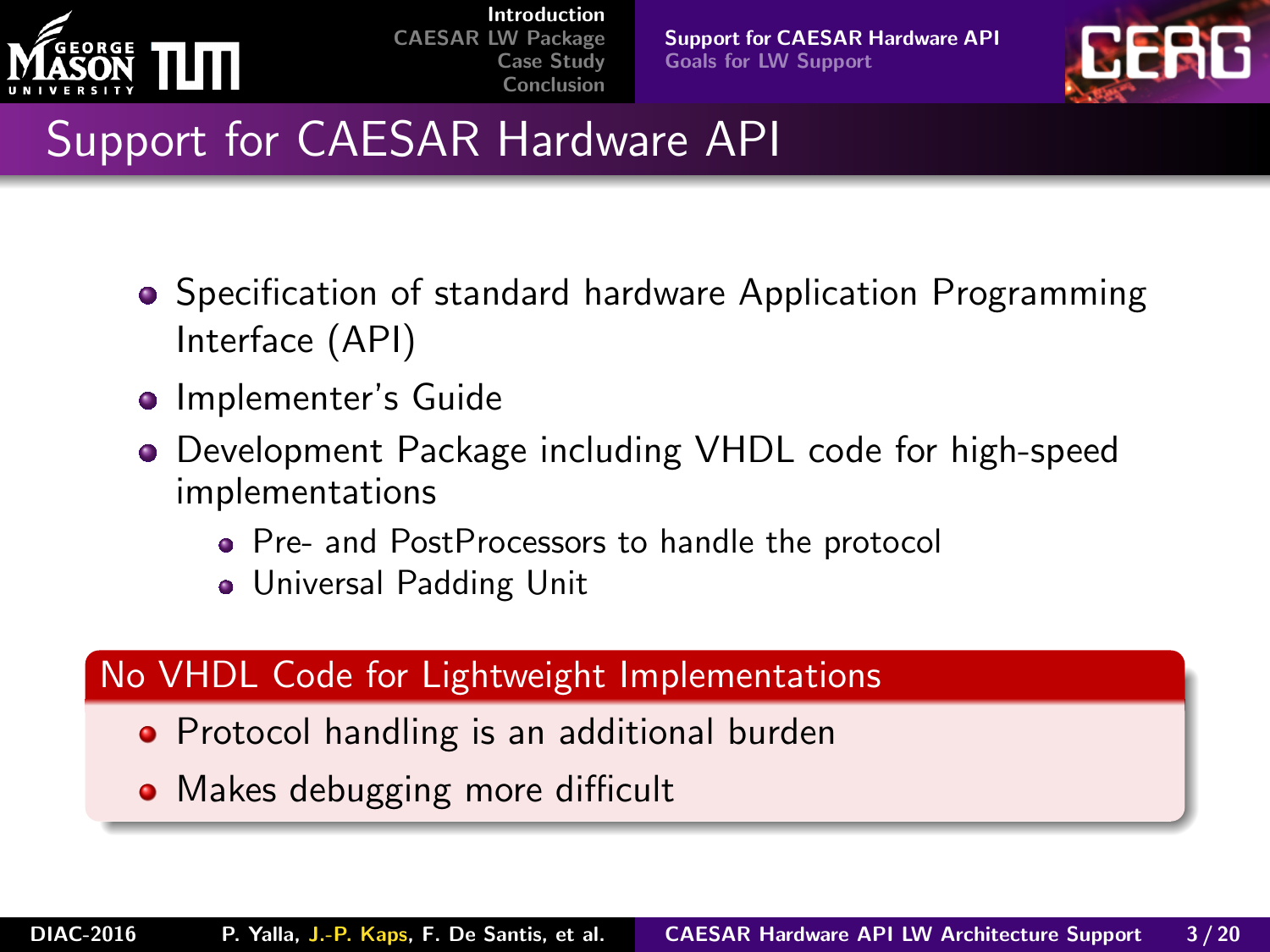<span id="page-3-0"></span>



## Goals for Support of Lightweight Implementations

- Reduce the burden on the designer
- Fully compliant with the CAESAR API
- **Support CAESAR API's bus widths for lightweight** implementations of 8, 16, and 32 bits
- Clear separation of Communication Protocol and Algorithm
- Low area footprint:
	- Avoid duplication of elements between protocol handling and algorithm
- Minimize overhead:
	- Not a 'one-size-fits-all' solution  $\Rightarrow$  needs tweaking
	- No universal padding unit  $\Rightarrow$  designer can choose most efficient way to implement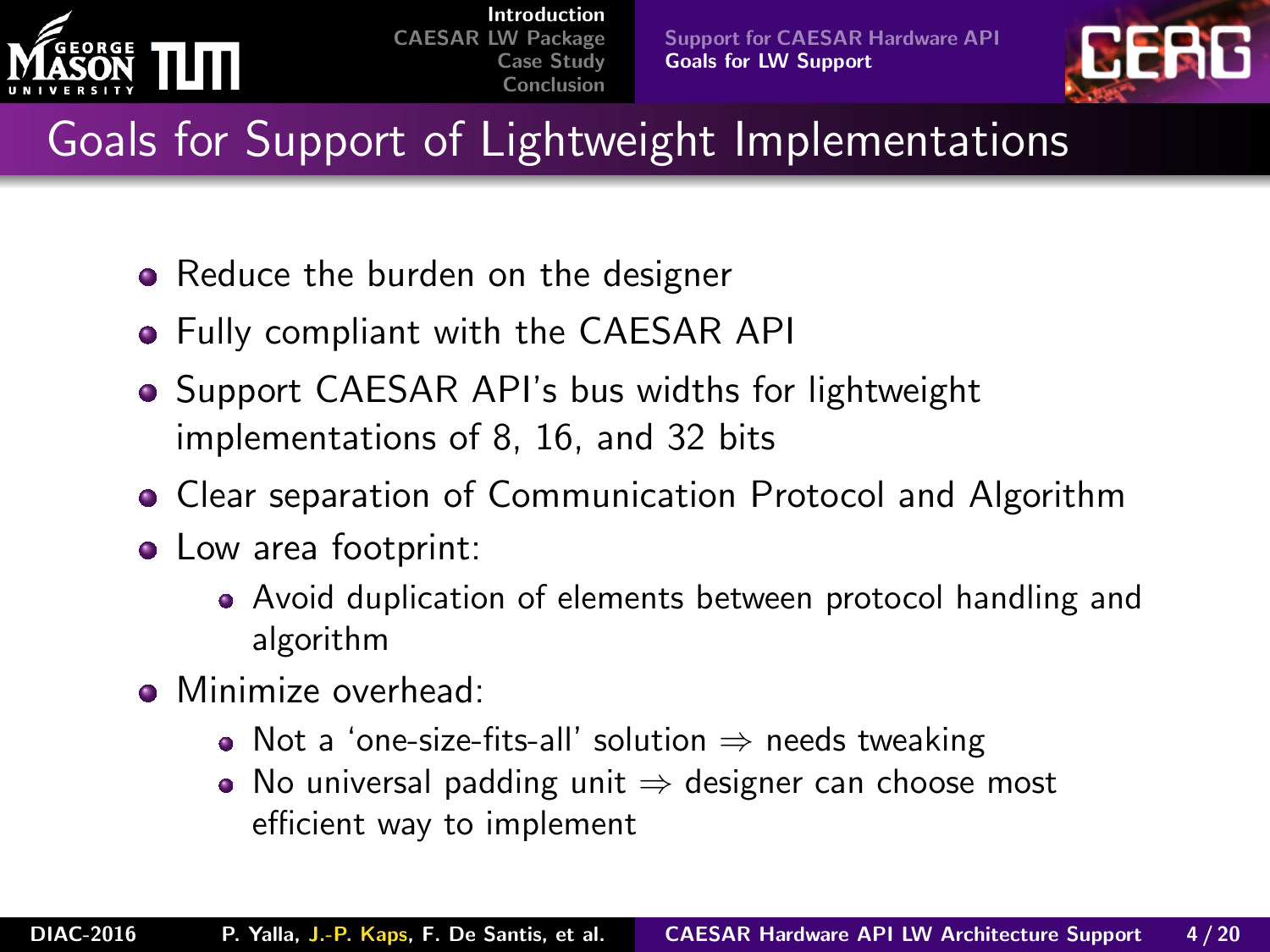<span id="page-4-0"></span>

| Introduction             |
|--------------------------|
| <b>CAESAR LW Package</b> |
| Case Study               |
| Conclusion               |

**[Components](#page-4-0)** [Block Diagram](#page-5-0) [Difference HS vs LW Packages](#page-7-0) [Protocol for Smaller Buses](#page-8-0)



## Main Components

- Lightweight PreProcessor:
	- Handles protocol
	- Provides signals needed for padding
	- Separate state machines for sdi and pdi
	- 16 bits counters for segment lengths
- CipherCore (not provided):
	- Cipher function
	- Padding
	- PISO and SIPO if I/O width different than CAESAR API
- By-Pass FIFO: Stores and passes-on header information and Tag to PostProcessor
- **•** PostProcessor
	- 16 bits counter for output segment length
	- Tag verification module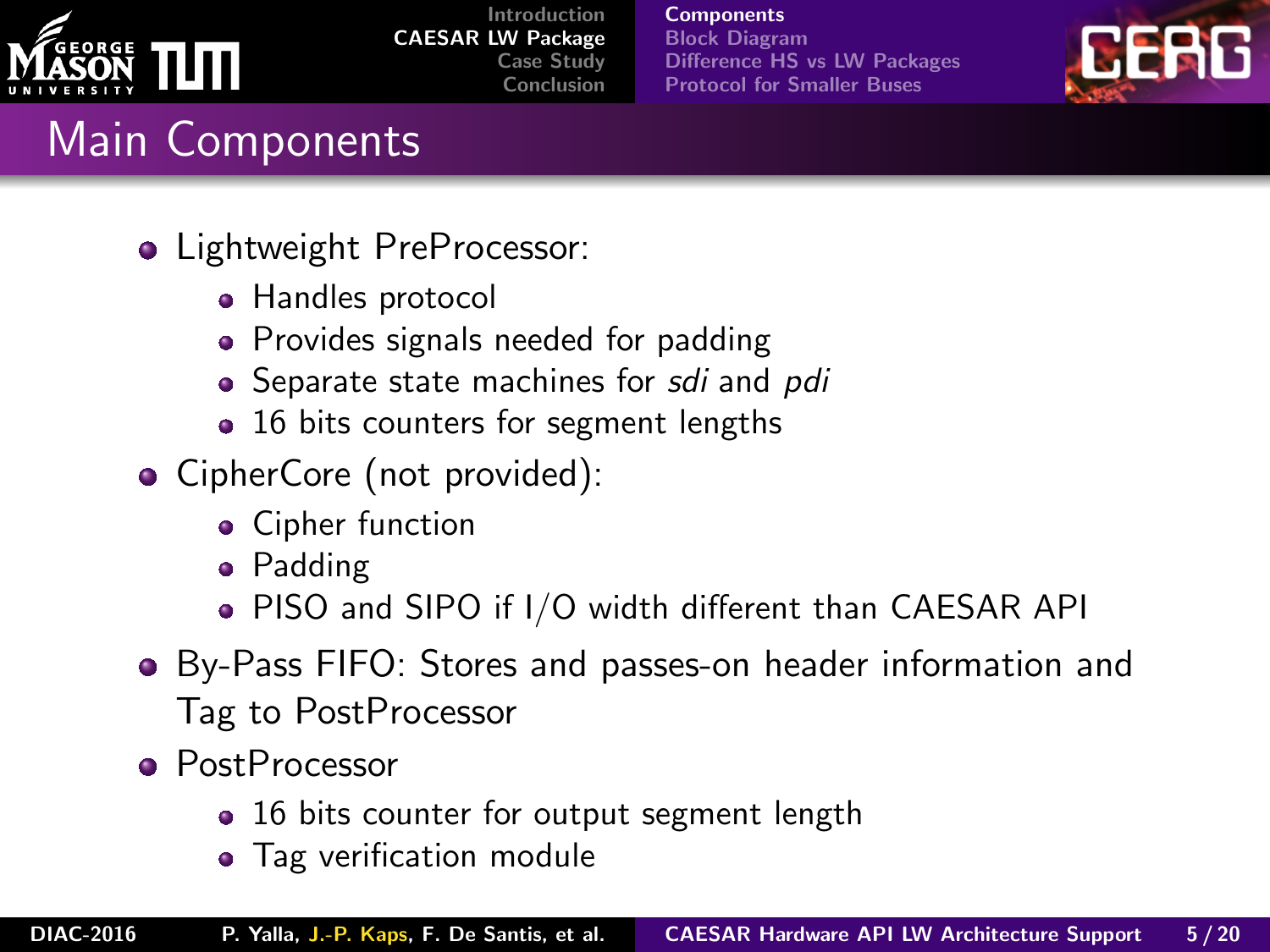<span id="page-5-0"></span>

**[Components](#page-4-0)** [Block Diagram](#page-5-0) [Difference HS vs LW Packages](#page-7-0) [Protocol for Smaller Buses](#page-8-0)



### CAESAR Lightweight Block Diagram



Differences to HS are shown in blue.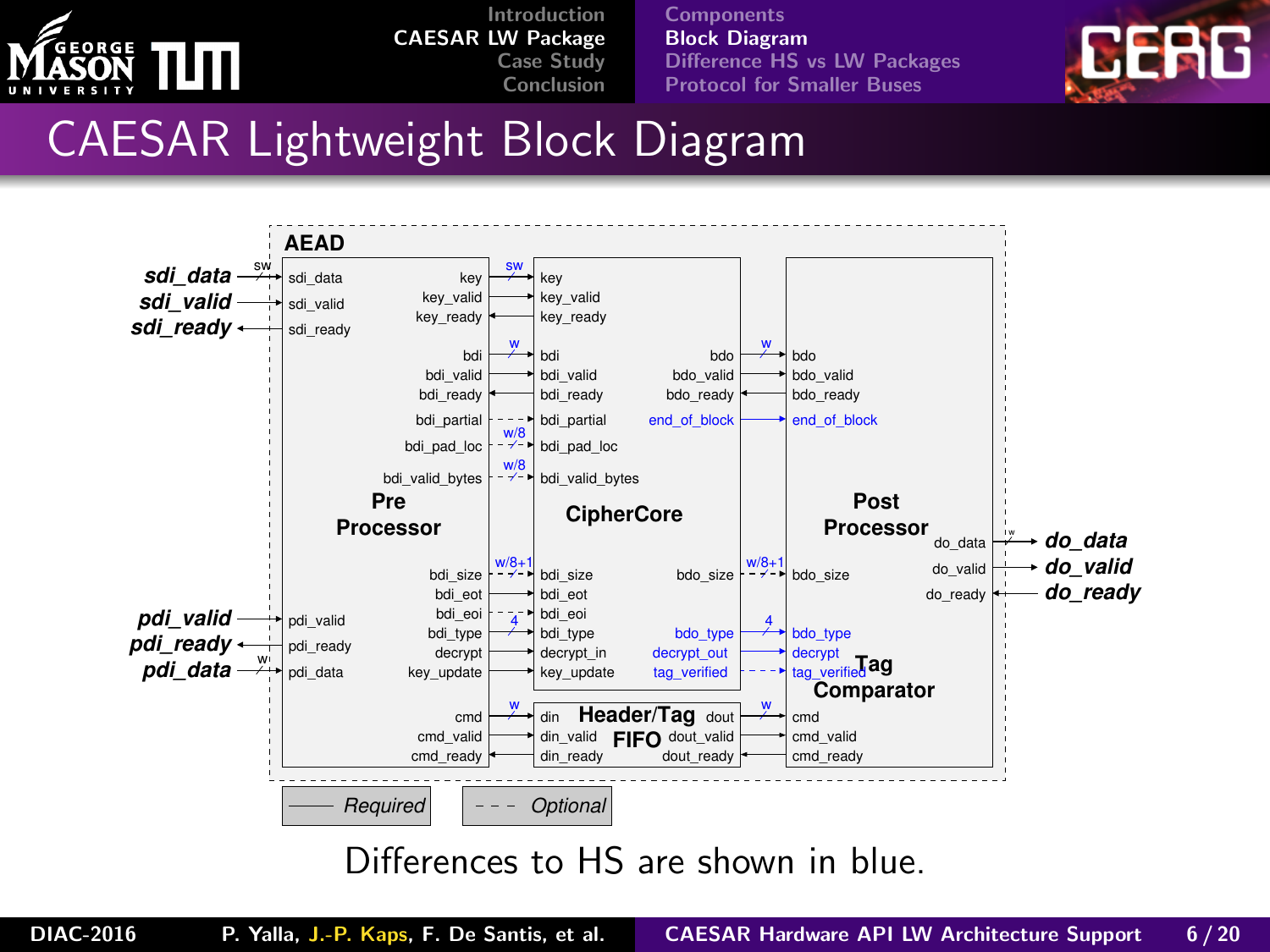

**[Components](#page-4-0)** [Block Diagram](#page-5-0) [Difference HS vs LW Packages](#page-7-0) [Protocol for Smaller Buses](#page-8-0)



#### CAESAR LW Block Diagram with PISO, and SIPO

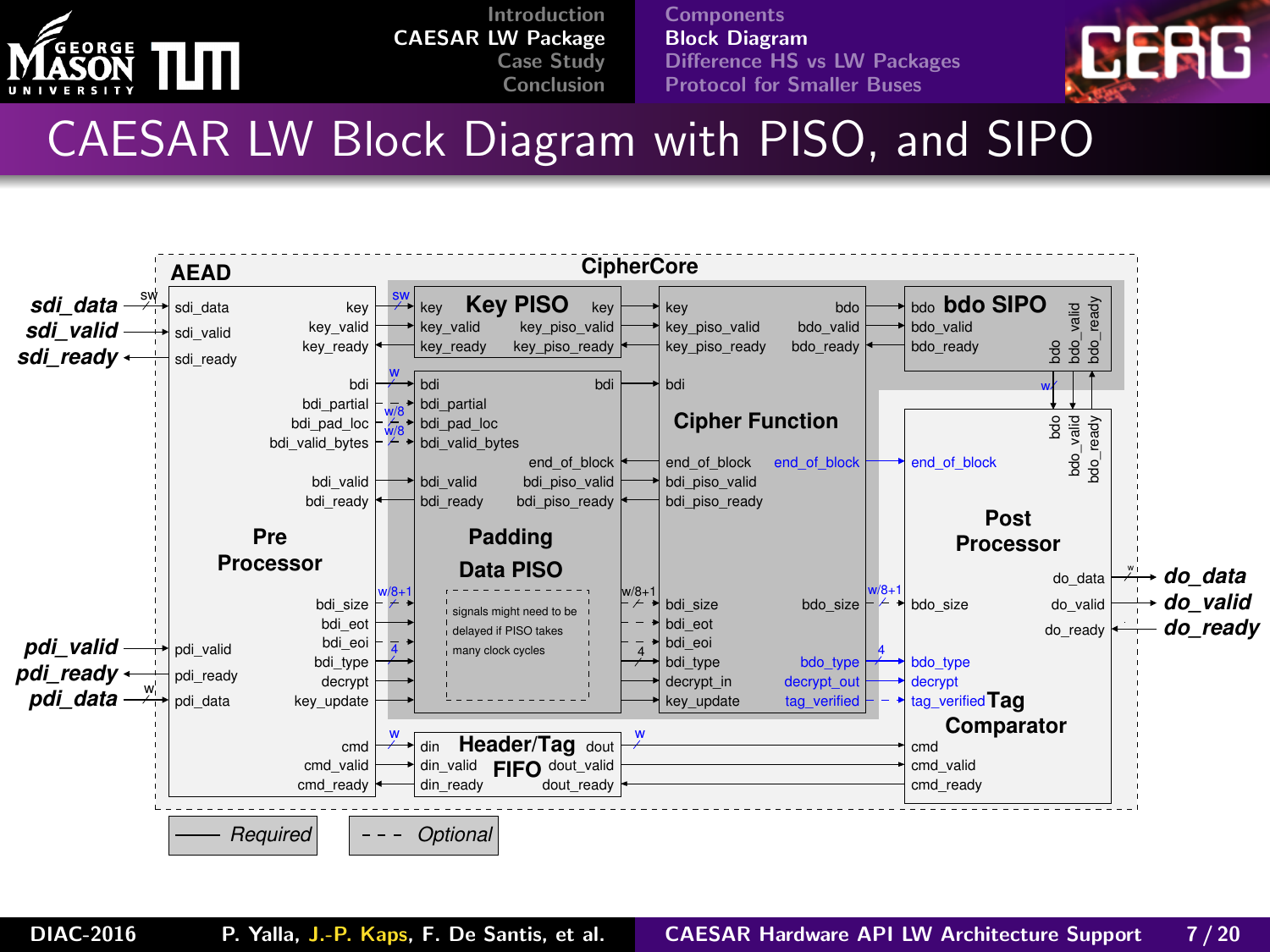<span id="page-7-0"></span>

**[Components](#page-4-0)** [Block Diagram](#page-5-0) [Difference HS vs LW Packages](#page-7-0) [Protocol for Smaller Buses](#page-8-0)



Differences between High-Speed vs Lightweight Packages

Lightweight Development Package

- Supports bus widths 8, 16, and 32 bits
- Assumes that Padding is performed in *CipherCore*
- Sets the width of all data buses between modules PreProcessor, CipherCore, FIFO, and PostProcessor equal to bus width w
- Moves the Tag comparison to the PostProcessor (when possible)
- Does not provide data storage other than for control signals in the PreProcessor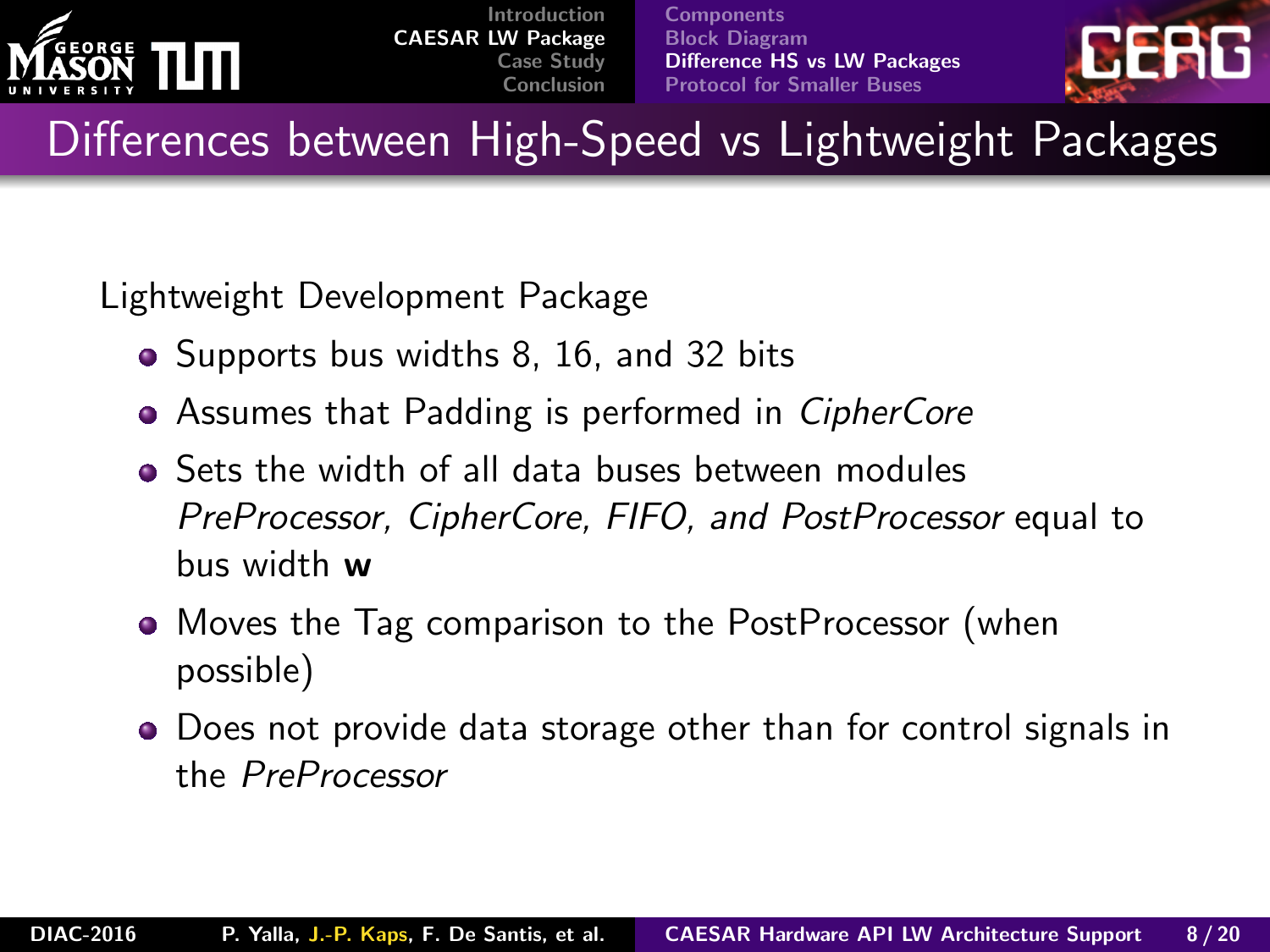<span id="page-8-0"></span>

**[Components](#page-4-0)** [Block Diagram](#page-5-0) [Difference HS vs LW Packages](#page-7-0) [Protocol for Smaller Buses](#page-8-0)



#### Protocol: Instruction



16-bit Instruction with  $w=16$ 



16-bit Instruction with  $w=8$ 

| Opcode | <b>Description</b>             | <b>Status</b> | <b>Description</b>        |  |
|--------|--------------------------------|---------------|---------------------------|--|
| 0010   | Authenticated Encryption (ENC) | 1110          | <b>Success</b>            |  |
| 0011   | Authenticated Decryption (DEC) | 1111          | Failure                   |  |
| 0100   | Load Key (LDKEY)               | Others        | Reserved                  |  |
| 0111   | Activate Key (ACTKEY)          |               |                           |  |
| 0.01c  |                                |               | $C = C \cup C = C \cup C$ |  |



States for Processing Instruction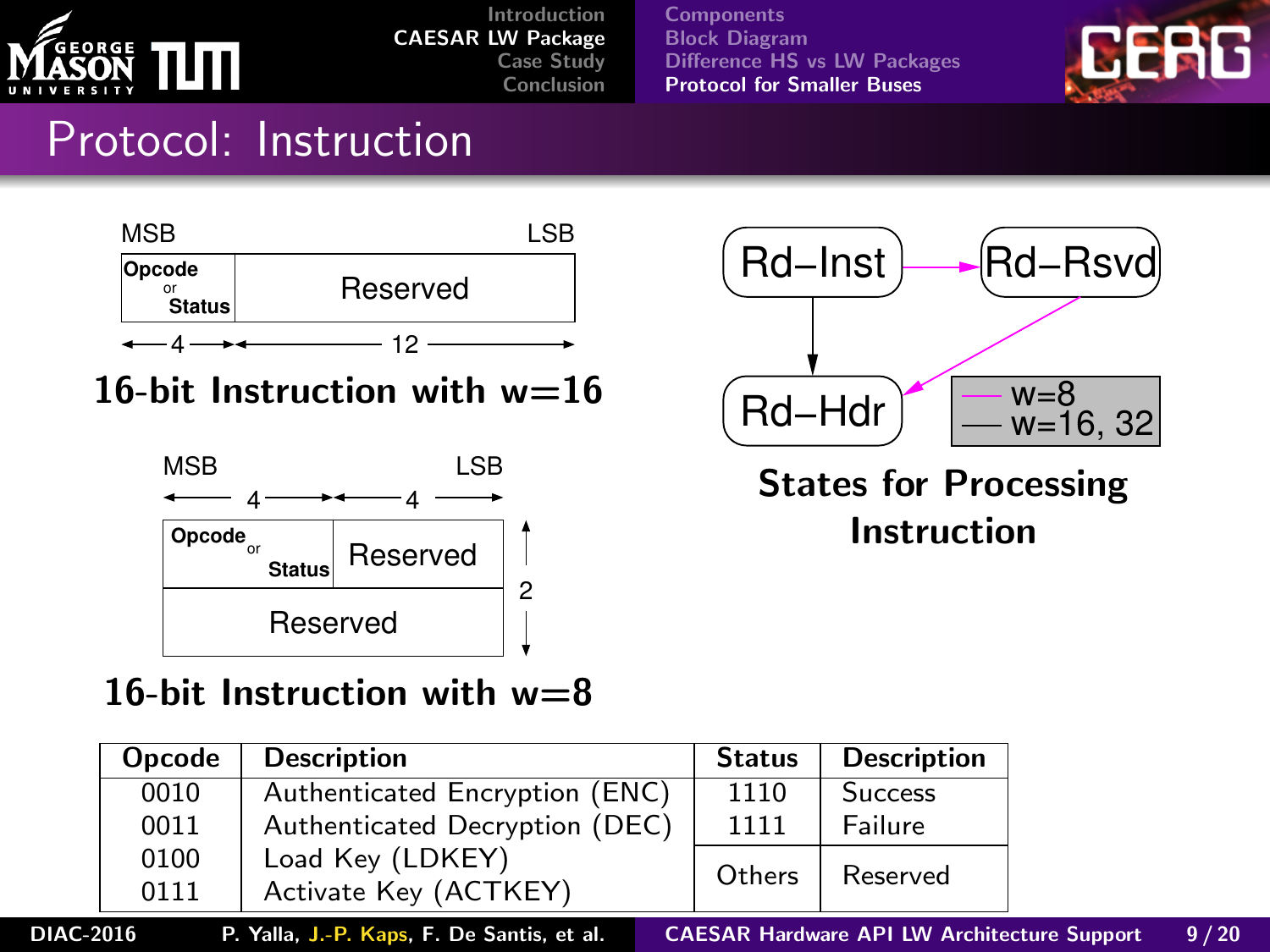

**[Components](#page-4-0)** [Block Diagram](#page-5-0) [Difference HS vs LW Packages](#page-7-0) [Protocol for Smaller Buses](#page-8-0)



#### Protocol: Segment Header

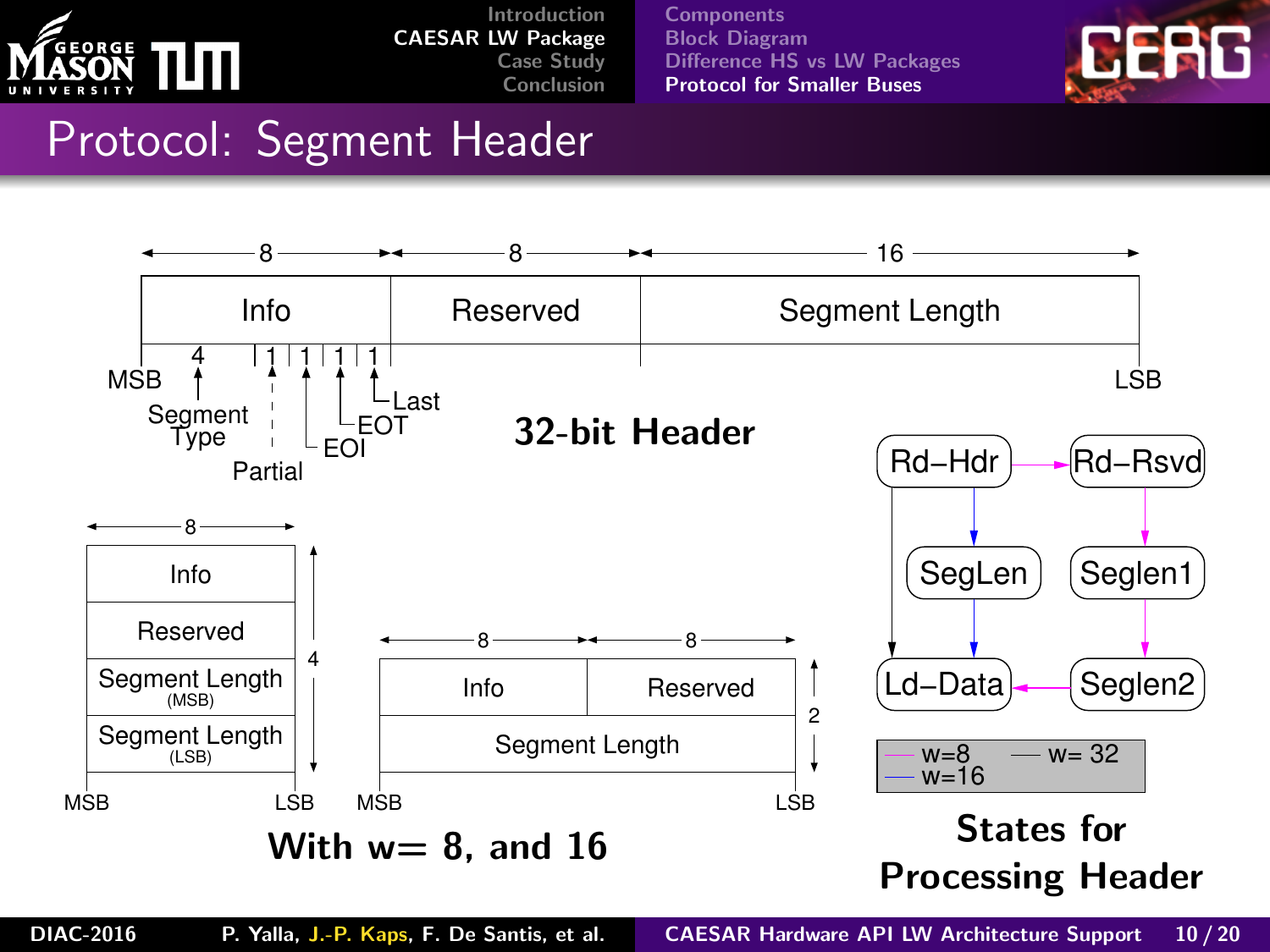<span id="page-10-0"></span>

# Case Study

[Introduction](#page-2-0) [CAESAR LW Package](#page-4-0) [Case Study](#page-10-0) [Conclusion](#page-19-0)

[Ketje](#page-11-0) [Ascon](#page-14-0) [Results](#page-17-0)



- Implementation of Ketje-Sr with integrated support of CAESAR API
- Implementation of Ketje-Sr using new CAESAR lightweight development package
	- $\Rightarrow$  Determine overhead of CAESAR LW package
- Implementation of Ascon using CAESAR LW package  $\Rightarrow$  Using CAESAR LW package on "unknown" algorithm

| Taget Devices for Benchmarking |                      |                  |                 |                     |  |
|--------------------------------|----------------------|------------------|-----------------|---------------------|--|
| <b>Vendor</b>                  | <b>FPGA Family</b>   | <b>Device</b>    | Tool            | <b>Optimization</b> |  |
| Xilinx                         | Spartan <sub>6</sub> | xc6slx16csg324-3 | Xilinx          | <b>ATHENa</b>       |  |
|                                | Artix7               | xc7a100tcsg324-3 | <b>ISE 14.7</b> |                     |  |
| Cyclone IV                     |                      | ep4ce22f17c6     | Quartus Prime   |                     |  |
|                                |                      | 5ceba4f23c7      | 16.0.0          |                     |  |
|                                | Altera               | Cyclone V        |                 |                     |  |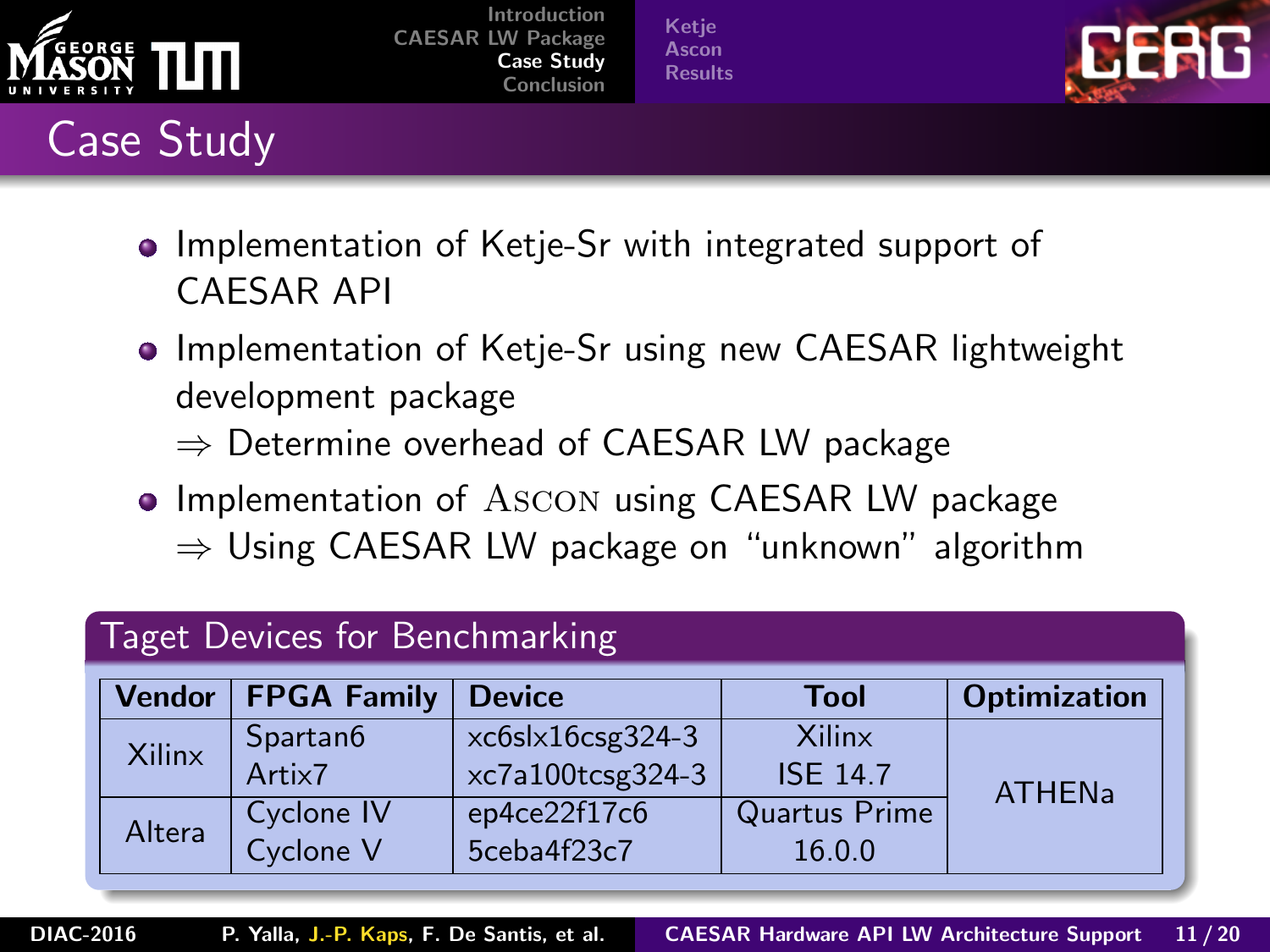<span id="page-11-0"></span>

[Ketje](#page-11-0) [Ascon](#page-14-0) [Results](#page-17-0)



- Ketje is based on round reduced Keccak-f called MonkeyWrap.
- Has four variants Ketje-Jr, Ketje-Sr, Ketje-Minor, and Ketje-Major which use Keccak-p\*[200], Keccak-p\*[400], Keccak- $p^*[800]$ , and Keccak- $p^*[1600]$  respectively.
- Each round of Keccak- $p^*$  consists of five steps  $\theta$ ,  $\rho$ ,  $\pi$ ,  $\chi$ , and  $\iota$ .
- In  $\theta$  step, each bit in the state is Xored with two other bits from two different columns.
- The state bits are rotated for each lane using one of the 25 different offsets in  $\rho$  step
- Lanes are rearranged in  $\pi$ , integer multiplication in  $\chi$ .
- $\bullet$  The last step is  $\iota$ , where a round constant is added.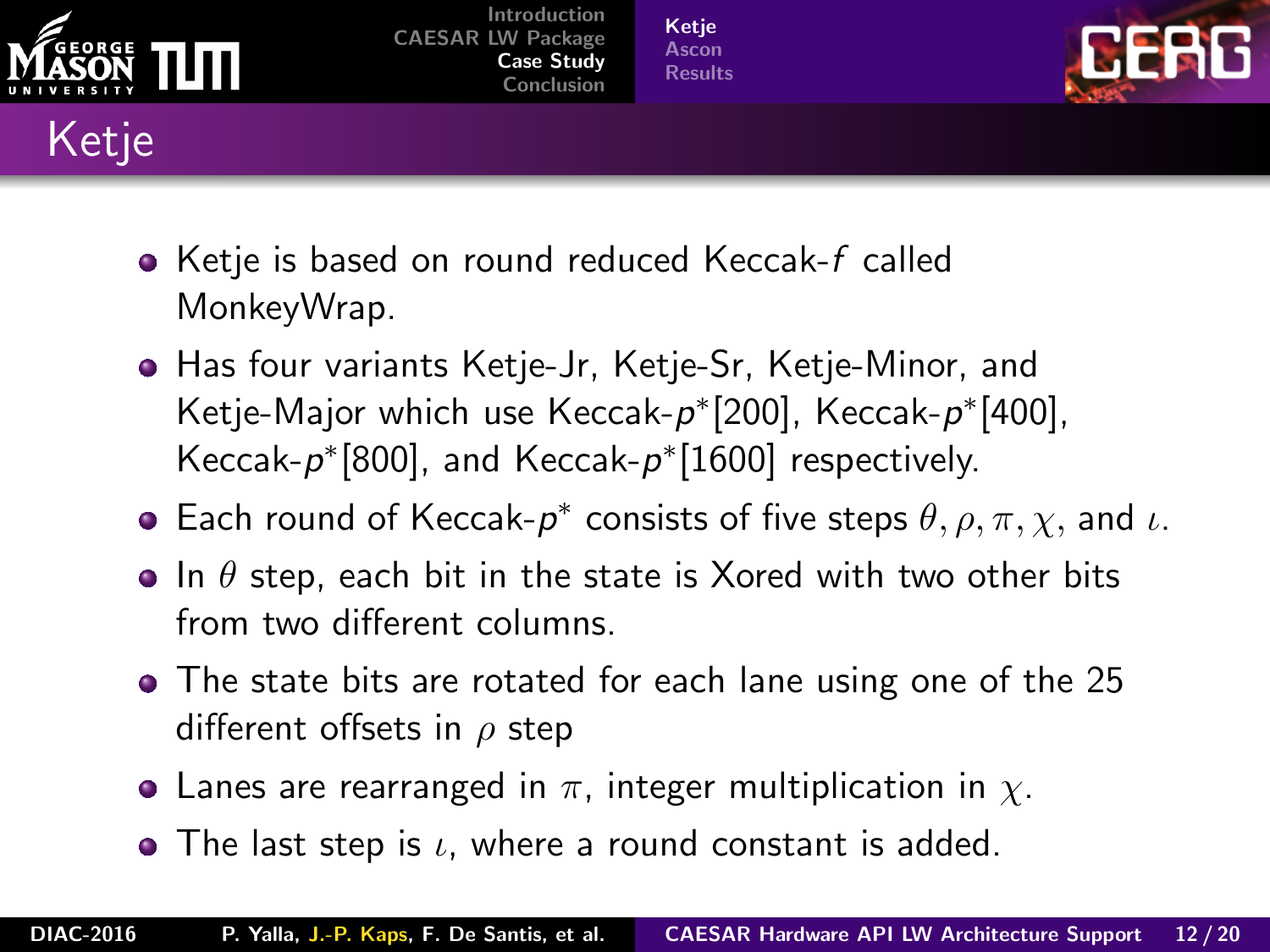

[Ketje](#page-11-0) [Ascon](#page-14-0) [Results](#page-17-0)



#### Ketje-Sr Datapath

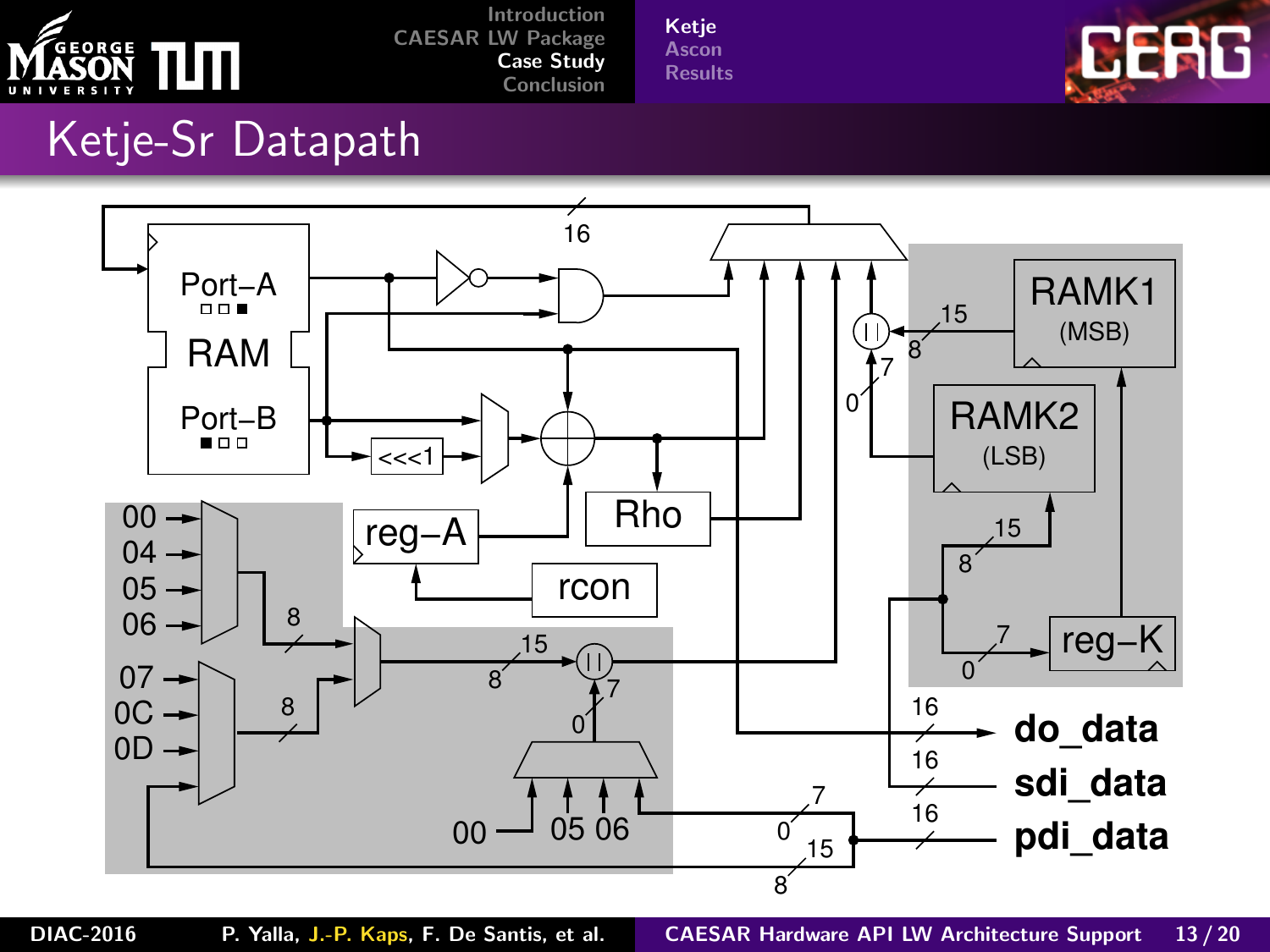



- We implemented a Ketje-Sr using a 16-bit datapath and interface.
- Datapath is the same for integrated CAESAR API support and using CAESAR LW package.
- State is stored in a dual-port memory (RAM) with one read/write and one read-only ports.
- To reduce the complexity of padding for key, the key size is fixed to 128-bits.
- Two memory units (RAMK1, and RAMK2) with pre-stored values and a register (reg-K) for key storage and KeyPack operations.
- Padding for message and AD using multiplexers.
- Needs 160 clock cycles to process a 32-bit block.

$$
\bullet \ \ \mathsf{TP} = \tfrac{32}{160} * \mathsf{F}
$$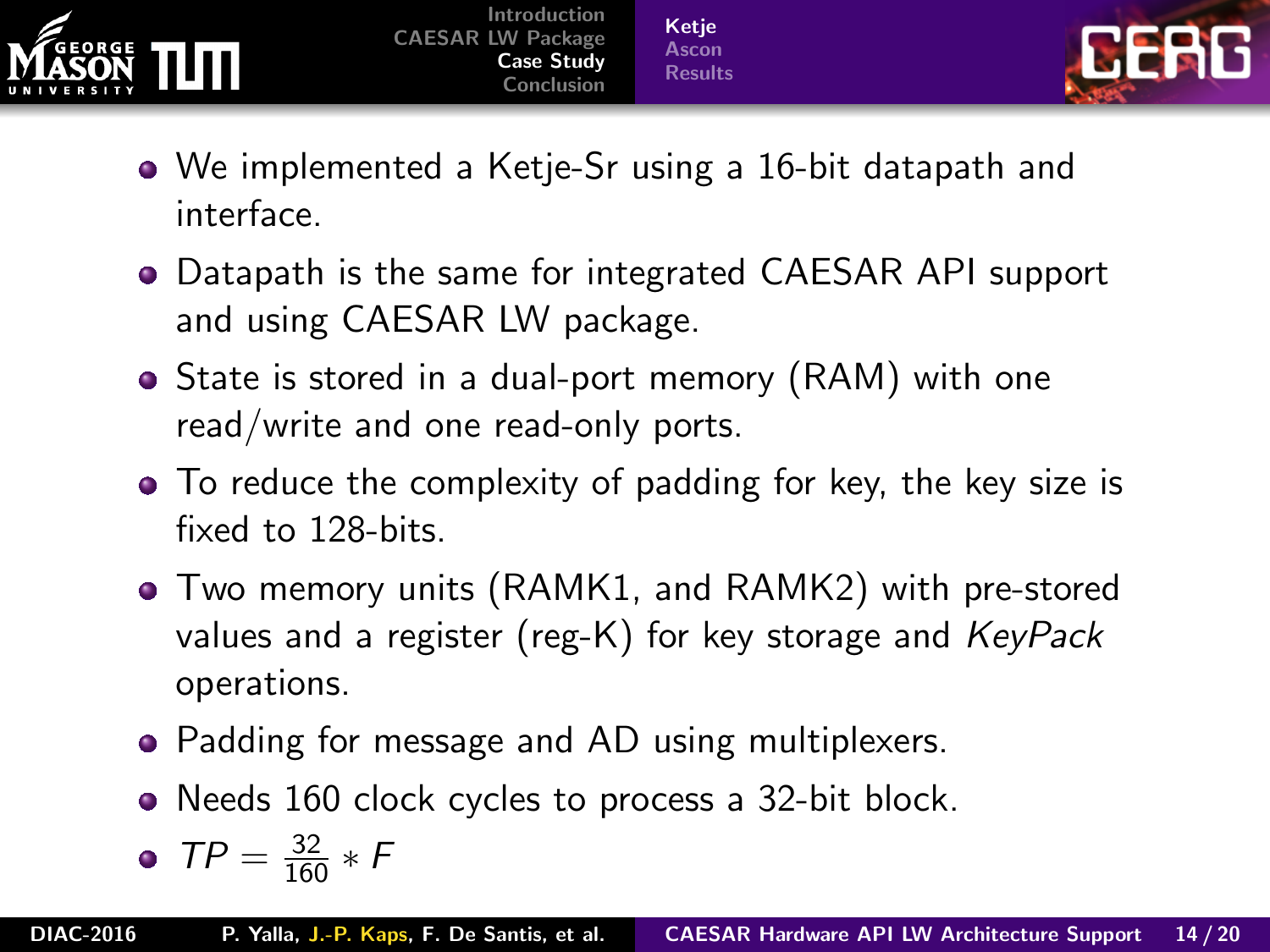<span id="page-14-0"></span>

Ascon

#### [Introduction](#page-2-0) [CAESAR LW Package](#page-4-0) [Case Study](#page-10-0) [Conclusion](#page-19-0)

[Ketje](#page-11-0) [Ascon](#page-14-0) [Results](#page-17-0)



- Ascon is a permutation based authenticated cipher.
- Ascon-128, and Ascon-128a two variants with block sizes of 64 and 128 respectively.
- In each round, three sub transformations called constant-addition, substitution, and linear diffusion
- Constant-addition is the first operation in the round, where a constant is added to one of the five words. Twelve round constants are used
- Substitution layer uses 5x5 S-boxes
- Linear diffusion layer for diffusion across each of the five 64-bit words using circular shifts and an XOR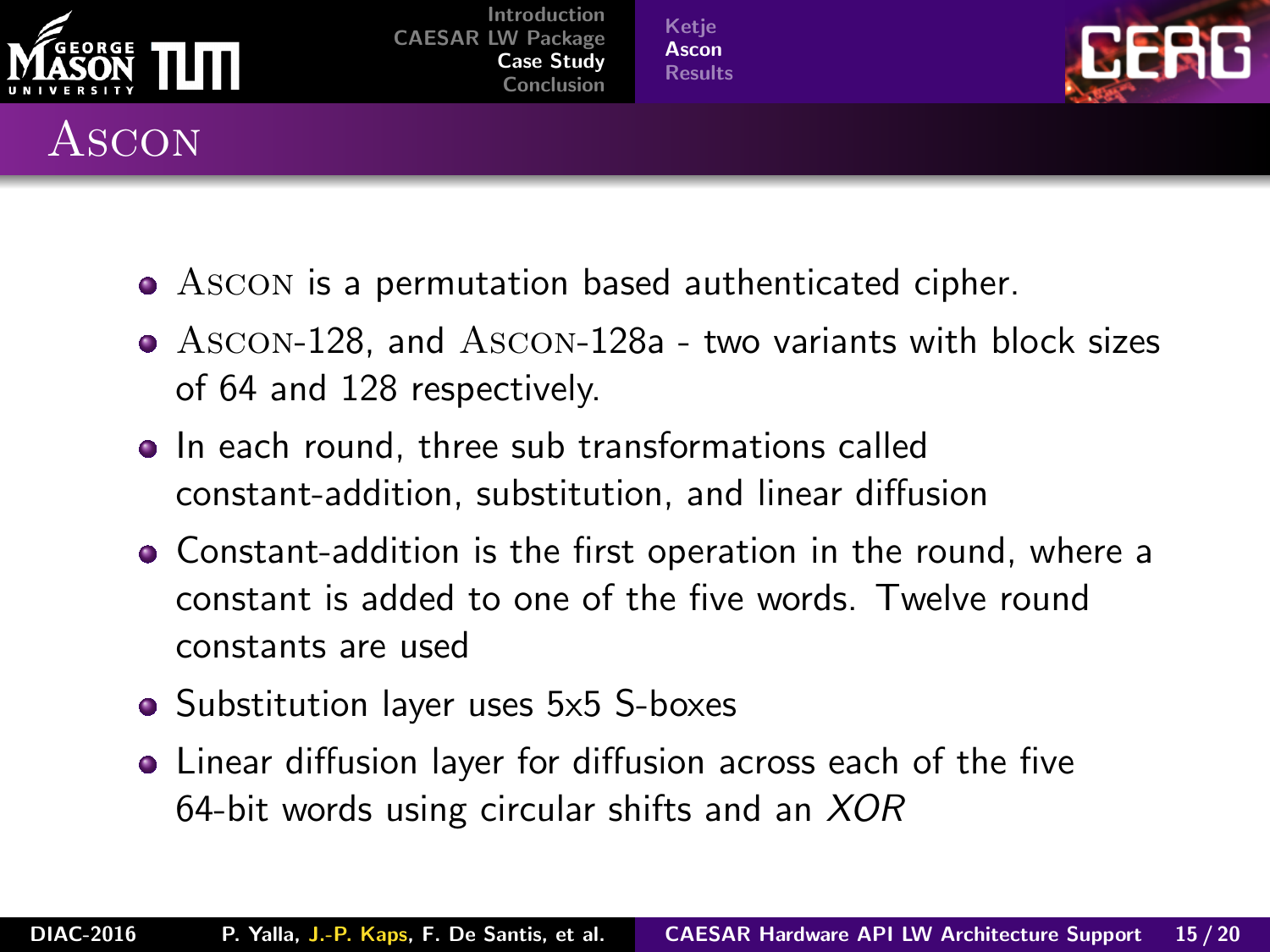

[Ketje](#page-11-0) [Ascon](#page-14-0) [Results](#page-17-0)



#### Ascon Datapath

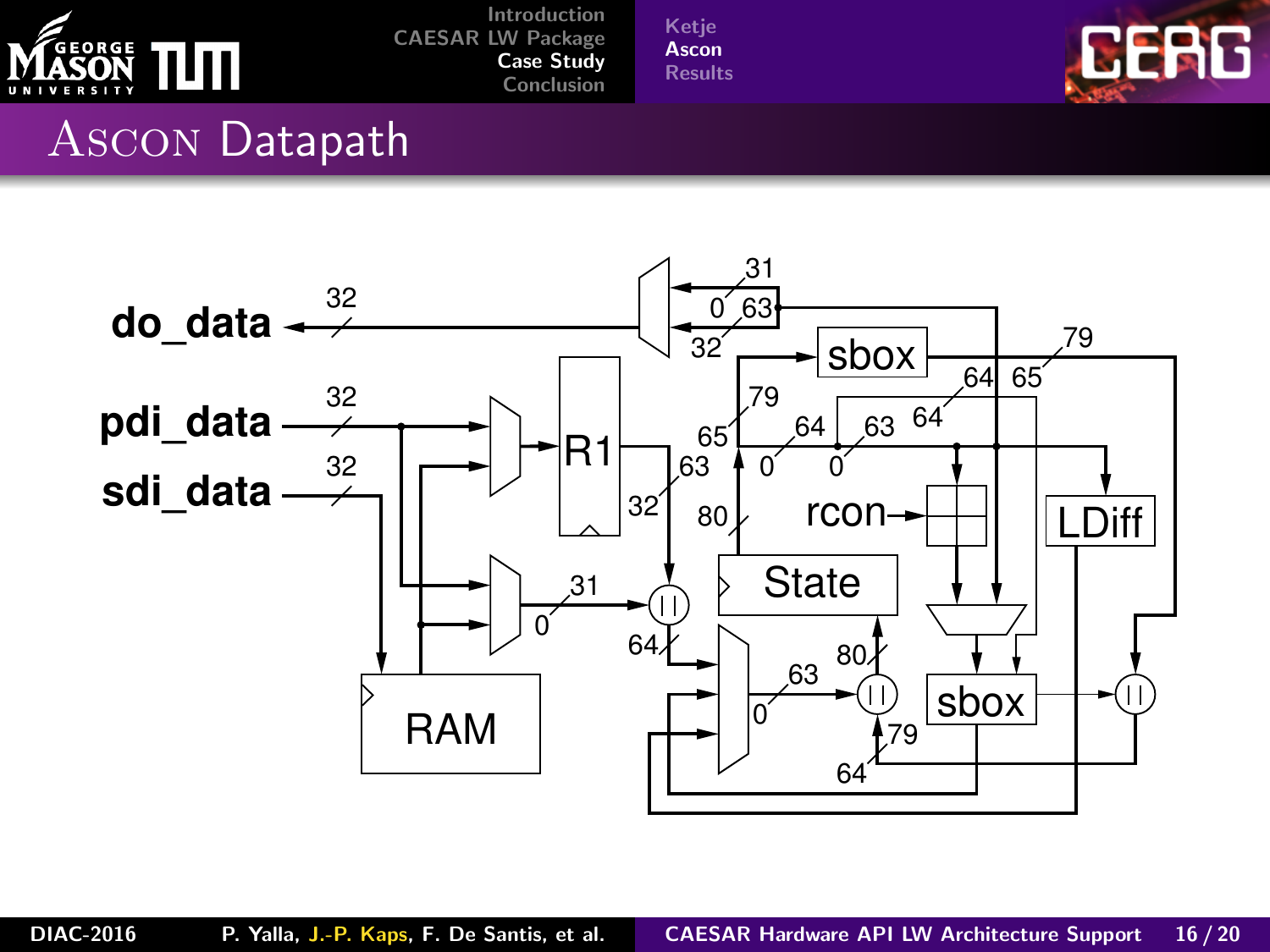



- A 80-bit datapath is used in this design and a 32-bit interface.
- The state is stored in a shift-register, which either shifts by 64 bits or 80 bits.
- 80-bit shifts are used for substitution operation as 64 is not a multiple of 5 (5x5 S-boxes).
- 5x5 S-Boxes are implemented using look-up tables.
- The round constants are generated using two 4 bit registers and adders.
- Key is stored in a RAM
- Two 5-to-1 multiplexers are used to perform circular shifts in linear diffusion step (LDiff)

• 
$$
TP = \frac{32}{54} * F
$$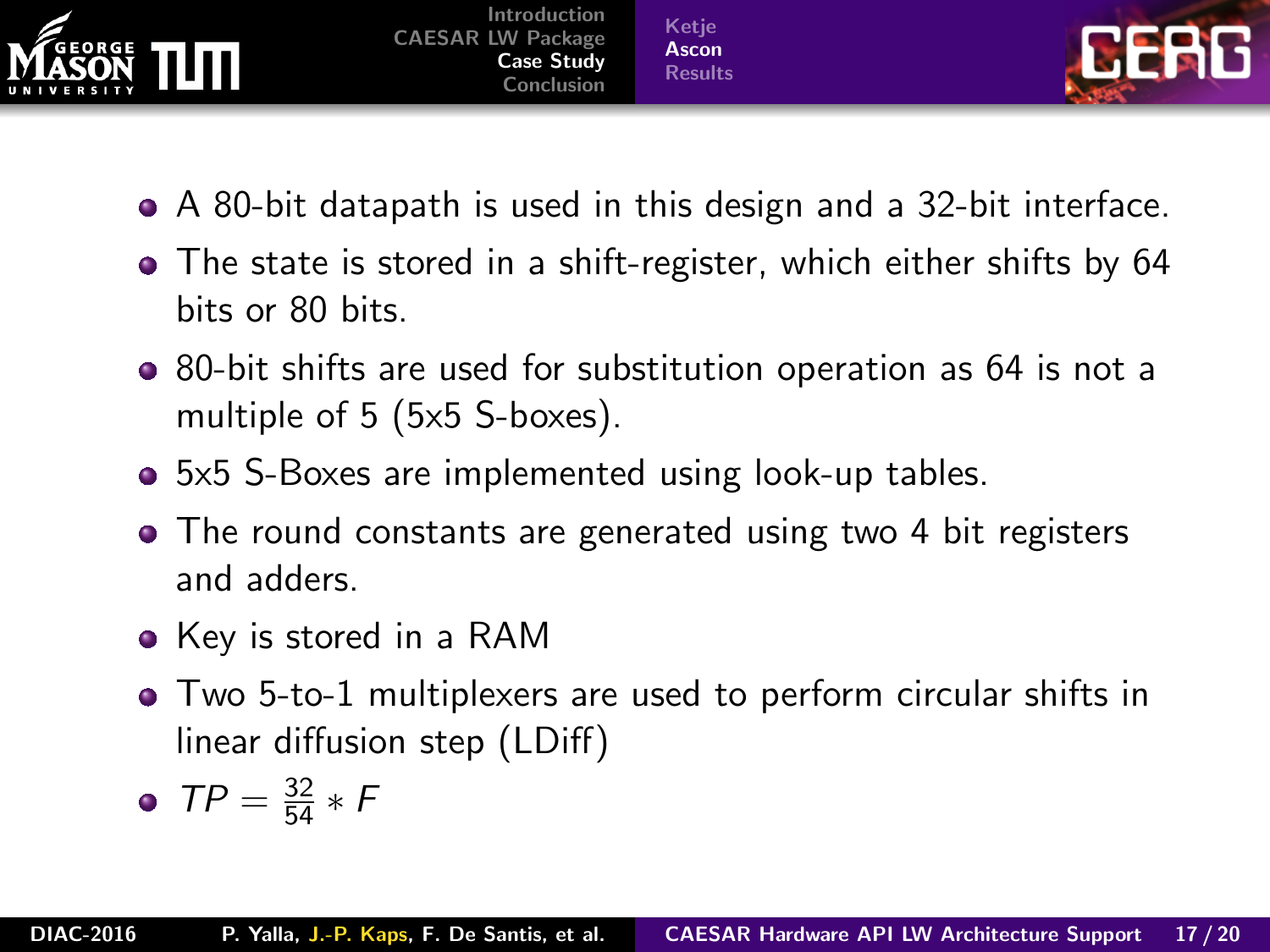<span id="page-17-0"></span>

[Ketje](#page-11-0) **[Ascon](#page-14-0)** [Results](#page-17-0)



#### Implementation Results on Xilinx Spartan 6 FPGA

| Design                | <b>Slices</b> | <b>LUTs</b> | <b>FFs</b> | Freq  | ТP       | TP/Area      |
|-----------------------|---------------|-------------|------------|-------|----------|--------------|
|                       |               |             |            | [MHz] | [Mbps]   | [Mbps/slice] |
| Ketje-SR $1$          | 140           | 436         | 98         | 122.4 | 24.48    | 0.17         |
| Ketje-SR <sup>2</sup> | 155           | 450         | 114        | 120.1 | 24.03    | 0.16         |
| Overhead              | 15            | 14          | 16         |       |          |              |
| Ascon $2$             | 203           | 645         | 393        | 137.5 | 154.25   | 0.76         |
| Joltik <sup>3</sup>   | 168           | 534         | 381        | 200.0 | 426.67   | 2.54         |
| $\text{ASCON}^4$      | 202           | 540         | 383        | 231.0 | 1,852.80 | 9.17         |

 $1 \Rightarrow$  Integrated CAESAR API;  $2 \Rightarrow$  CAESAR LW Package;

- $3 \Rightarrow$  No compliance with CAESAR API (non-GMU design);
- $4 \Rightarrow$  CAESAR HS Package (tweaked, non-GMU design);
	- Using CAESAR LW Package leads to a small area increase.
		- **•** Three separate counters for *sdi, pdi* and *do* buses are used for simplicity and parallel operation.
		- **•** Counter for sdi can be dropped if cipher core provides end\_of\_key signal.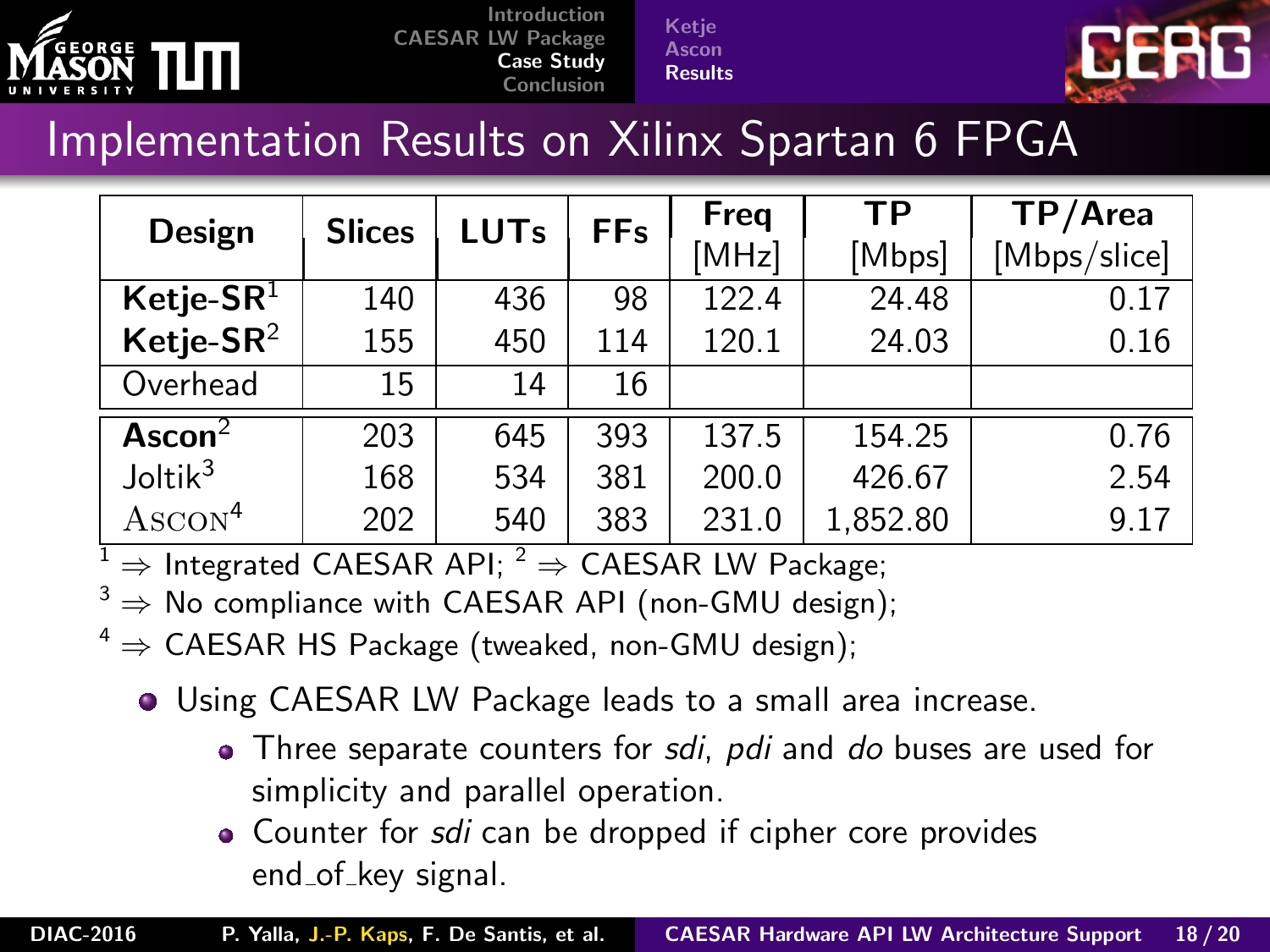

[Ketje](#page-11-0) [Ascon](#page-14-0) [Results](#page-17-0)



#### Area Overhead HS vs. LW Packages

| Design          | API | <b>Slices</b> | <b>LUTs</b> | <b>FFs</b> |
|-----------------|-----|---------------|-------------|------------|
| LW ASCON        | Yes | 203           | 645         | 393        |
|                 | No  | 173           | 619         | 357        |
| Overhead        |     | 30            | 26          | 35         |
| <b>HS ASCON</b> | Yes | 771           | 2,299       | 832        |
|                 | No  | 720           | 2,264       | 484        |
| Overhead        |     | 51            | 35          | 348        |

- Results for Ascon with w=32 on Spartan 6.
- Supporting CAESAR API using LW Package leads to a small area increase.
- Supporting CAESAR API using HS Package leads to a larger area increase.